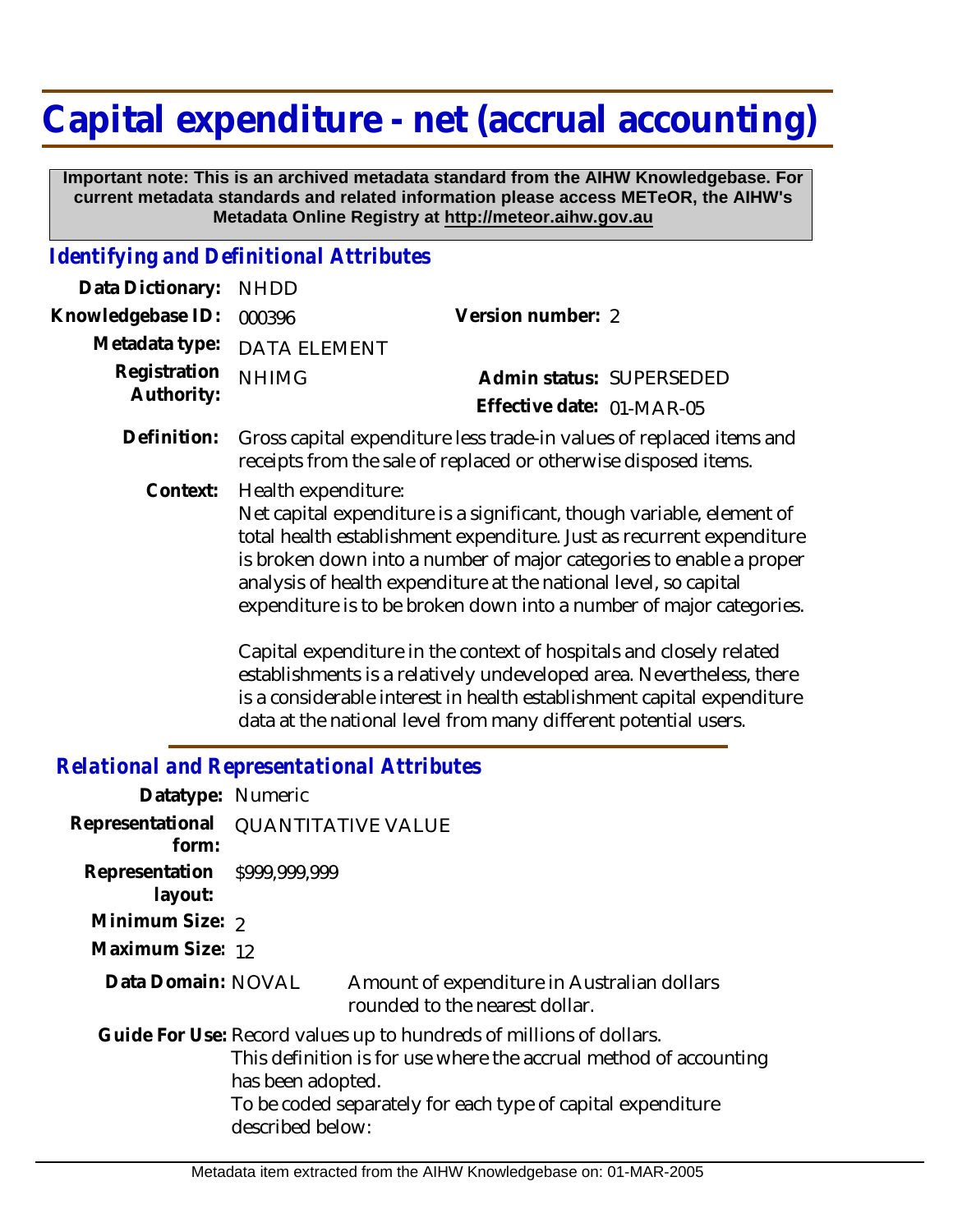1 Land

A solid section of the earth's surface which is held by the entity under a certificate of title or reserve, leased in by the entity or allocated to the entity by another agency.

2 Buildings and building services (including plant) An edifice that has a service potential constructed, acquired or held by a financial lease for the specific purposes of the entity. Includes hospitals, residential aged care services and other buildings used for providing the service. Includes expenditure on installation, alteration and improvement of fixtures, facilities and equipment that are an integral part of the building and that contribute to the primary function of a building to either directly or indirectly support the delivery of products and services. Excludes repair and replacement of worn-out or damaged fixtures (to be treated as maintenance).

3 Constructions (other than buildings)

Expenditure on construction, major alterations and additions to fixed assets other than buildings such as car parks, roads, bridges, storm water channels, dams, drainage and sanitation systems, sporting facilities, gas, water and electricity mains, communication systems, landscaping and grounds reticulation systems. Includes expenditure on land reclamation, land clearance and raising or levelling of building sites.

4-7 Equipment

An asset, not an integral part of any building or construction, used by an entity to support the delivery of products and services. Items may be fixed or moveable.

4 Information technology

Computer installations and equipment such as mainframe and mini-computers, personal computer networks and related hardware.

5 Major medical equipment

Major items of medical equipment such as medical imaging (CT scanners, MRI, radiology), ICU monitors and transplant equipment.

6 Transport

Expenditure on vehicles or equipment used for transport such as motor vehicles, aircraft, ships, railway, tramway rolling stock, and attachments (such as trailers). Includes major parts such as engines.

7 Other equipment

Includes machinery and equipment not elsewhere classified, such as furniture, art objects, professional instruments and containers. 8 Intangible

An asset which does not have physical substance, such as